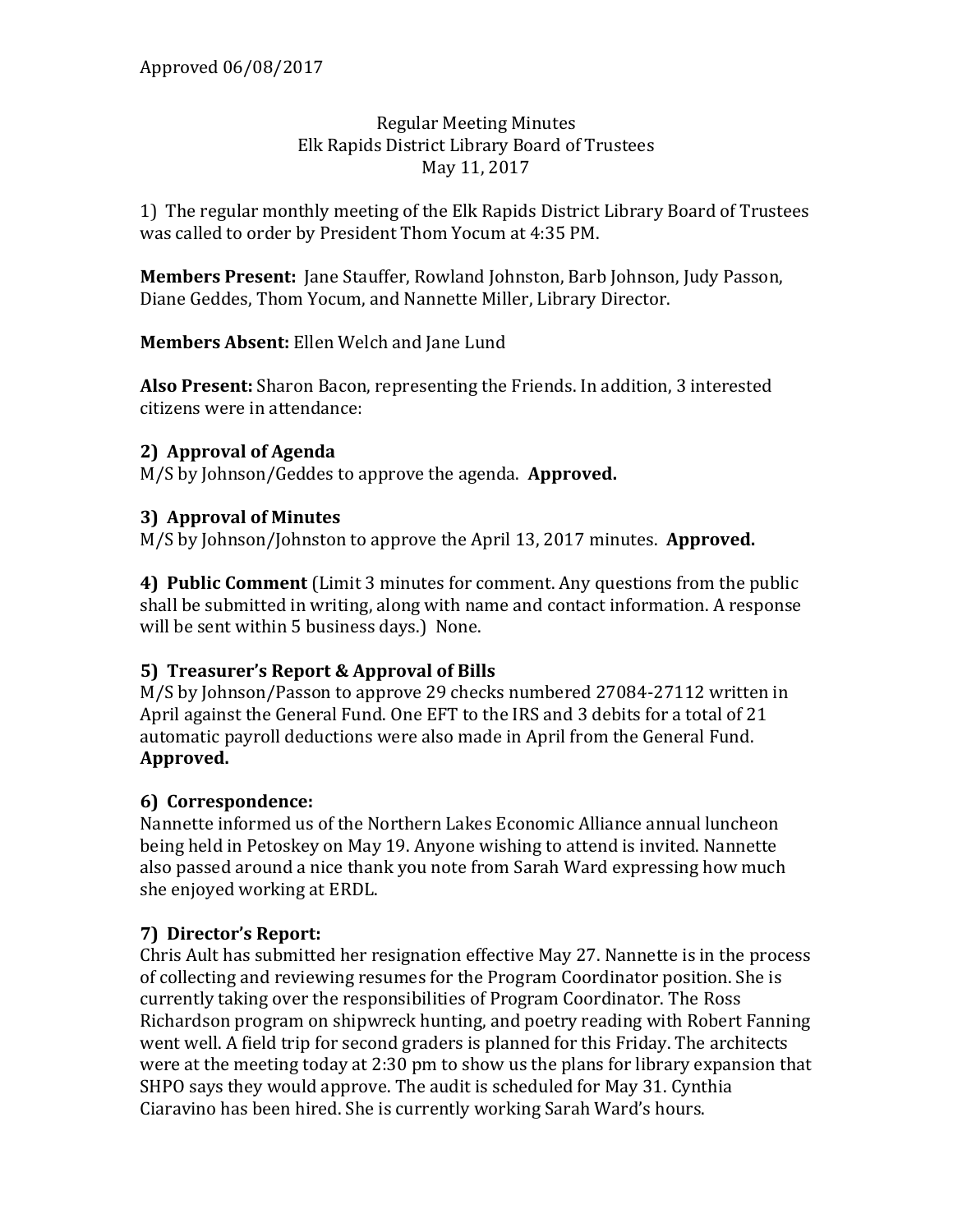# **8) Committee Reports**

**a. Policy:** The committee will meet soon to write a Patron Conduct Policy. Ann Seurynk, attorney specializing in library law, has sent a template and will send sample Patron Conduct Policies to assist the committee. Also, the committee will add Kalkaska to the Circulation Policy as a reciprocal borrower.

### **b. Finance:** No Report

**c. Planning:** The April 19 minutes of the Planning Committee were passed around. Barb Johnson reported that the committee discussed the definition of a community center. They also came up with thoughts/visions for the future in terms of services the library provides and may provide in the future. These ideas are listed in the minutes. They also plan to survey the community to discover what services our citizens would like the library to provide. There are 12 members on the committee Each member will take 1 or 2 community groups and interview 1 or 2 members of each group. The survey will not be about the library building, but about the services the library provides. Village and township commissions, councils, Green ER, Rotary, Art Rapids, teachers. etc. will be interviewed. Questions will deal with library programs, collections, technology and other services. A survey will go out to all parents in the school district. The committee includes many young parents, who will give valuable and much needed input.

### **d. Personnel** – No Report

## **9) Friends Report:**

Sharon Bacon reported that the Friends board has met. Sue Calkins has set out goals for 2017. These include increasing their list of e-mail recipients, generating more money from the book sale with a First Dibs cart of new items with a suggested higher donation. The Evenings on River Street will continue as last year, with a raffle of a Thomas LeGault painting. A cooking class will be held on Sept. 14 at the Presbyterian church. A Business After Hours event is planned for Oct. 19 (5-7 pm) at the library. Marilyn Cobb sent out letters to all Friends members with an envelope to mail in this year's dues. 22 of the first 23 returns came in with more than the \$5 membership dues enclosed. This has proved to be a very effective fund raiser. Future board meetings will be held at 10 am on the 4th Monday. May 23 at 10 am there will be a volunteer appreciation at the Harbor Pavillion. A speaker will talk about voluntarism. Elk Lake Floral has donated geraniums. Board members were asked to bring cookies.

## **10) Unfinished Business**

## **a. Building Improvement Project – Design Concepts and Next Steps**

Conceptual designs were presented by architects Tamara Burns and Gene Hopkins Positive and negative comments were offered from all members of the board and